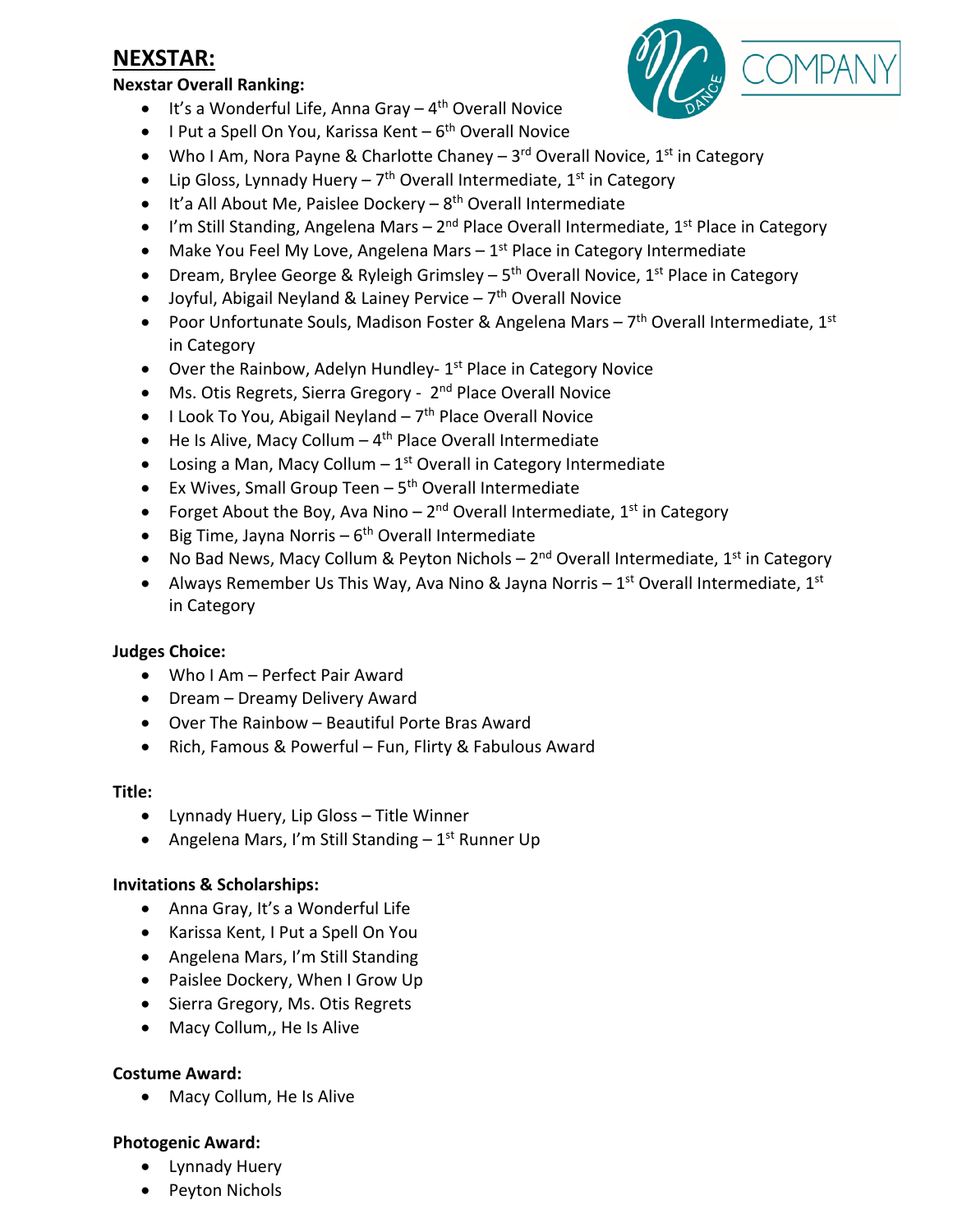## **PRECISION ARTS CHALLENGE**

## **GROUPS:**

Good Feeling  $-1<sup>st</sup>$  Overall, Junior, Line-Production, Advanced Jazz Candy Shop  $-1^{st}$  Overall, Petite, Large Group, Advanced Jazz Hey Mickey  $-1<sup>st</sup>$  Overall, Small Group, Advanced Jazz Money  $-1$ <sup>st</sup> Overall, Pre-Teen, Small Group, Advanced Jazz Happily Never After  $-1^{st}$  Overall, Pre-Teen, Small Group, Competitive Cinderella Darling – 2nd Overall, Petite Small Group, Advanced Musical Theatre Ex-Wives- 2<sup>nd</sup> Overall, Teen, Small Group, Competitive, Musical Theatre Stand In The Light  $-3<sup>rd</sup>$  Overall, Junior, Large Group Advanced Lyrical Rain- 3rd Overall, Teen, Small Group, Competitive Contemporary

## **SOLOS:**

- Forget About the Boy, Ava Nino  $-1^{st}$  Overall, Pre- Professional Musical Theatre
- I'm Still Standing, Angelena Mars  $-1^{st}$  Place Overall, Competitive
- Losing a Man, Macy Collum  $-1^{st}$  Overall, Teen Competitive Musical Theatre
- Clap Snap, Haylee Mathiews  $-1$ <sup>st</sup> Overall, Teed Advanced Jazz
- Lip Gloss, Lynnady Huery  $-1<sup>st</sup>$  Overall, Advanced
- Ms. Otis Regrets, Sierra Gregory 2<sup>nd</sup> Overall, Pre-Teen Competitive Musical Theatre
- $\bullet$  It's All About Me, Paislee Dockery 3<sup>rd</sup> Place Overall, Competitive
- Rich, Famous & Powerful, Peyton Nichols 3<sup>rd</sup> Overall, Pre-Teen Advanced Musical Theatre
- I Look To You, Abigail Neyland  $-4$ <sup>th</sup> Overall, Pre-Teen Advanced Lyrical
- $\bullet$  It's a Wonderful Life, Anna Gray 5<sup>th</sup> Overall, Advanced
- Sweet Water, Addie Norris  $5<sup>th</sup>$  Overall, Pre-Teen, Competitive Contemporary
- Naughty, Brylee George  $6<sup>th</sup>$  Overall, Junior, Advance Musical Theatre
- I Put a Spell On You, Karissa Kent  $7<sup>th</sup>$  Overall, Advanced
- Big Time, Jayna Norris  $8<sup>th</sup>$  Overall, Teen, Competitive Contemporary
- Over the Rainbow, Adelyn Hundley- $9<sup>th</sup>$  Overall, Junior Advanced Lyrical
- Bille Jean, Ava Nino, 9<sup>th</sup> Overall, Senior Competitive Musical Theatre
- Sweet Child Of Mine, Ryleigh Grimsley  $-10^{th}$  Overall, Junior Advanced Jazz

### **DUETS/TRIOS:**

- Falling, Macy Collum, Jayna Norris, Ava Nino  $-1^{st}$  Overall, Teen, Duet/Trio, Competitive **Contemporary**
- Poor Unfortunate Souls, Madison Foster & Angelena Mars 1<sup>st</sup> Overall, Junior Duet/Trio Musical Theatre
- Who I Am, Nora Payne & Charlotte Chaney  $-1$ <sup>st</sup> Overall, Advanced
- Friends To The End, Addie Norris & Jayna Norris  $2<sup>nd</sup>$  Overall, Teen, Duet/Trio Competitive Musical Theatre
- No Bad News, Macy Collum & Peyton Nichols 3<sup>rd</sup> Overall, Teen, Duet/Trio, Competitive Musical Theatre
- Dream, Brylee George & Ryleigh Grimsley  $3<sup>rd</sup>$  Overall, Advanced Lyrical
- Always Remember Us This Way, Ava Nino & Jayna Norris  $-4$ <sup>th</sup> Overall, Teen, Duet/Trio, Competitive Contemporary

### **Judges Choice Awards:**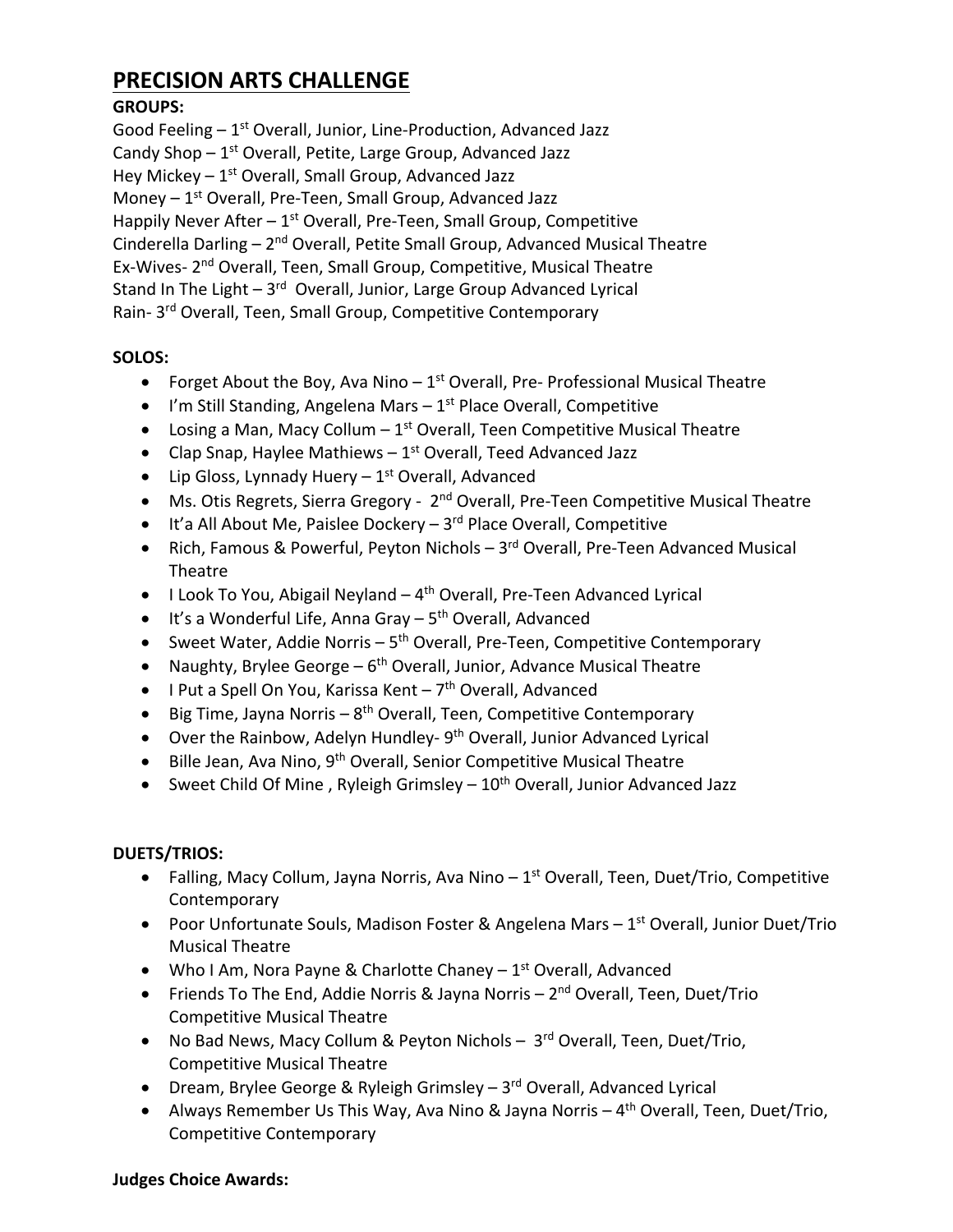- Confident, Nora Payne Plus, Plus, Plus Award
- Make You Feel My Love, Angelena Mars- Performance Award
- Lip Gloss, Lynnady Huery Attitude Award
- Stand in the Light Best Emotional Execution
- Hey Mickey Character Awards
- He Is Alive, Macy Collum Beautiful & Graceful Award
- Clap Snap, Haylee Mathiews Stage Presence Award

### **PAC ATTACK AWARD:**

Brylee George – Naughty Sierra Gregory - Ms. Ottis Regrets Macy Collum – 100 Ways to Lose a Man Money – Pre-Teen Small Group Jazz Ex Wives - Teen, Small Group, Competitive, Musical Theatre

### **COSTUME AWARD:**

Angelena Mars – I'm Still Standing

# **PLATINUM NATIONAL DANCE COMPETITION**

## **GROUPS:**

Good Feeling  $-1<sup>st</sup>$  Overall, Junior, Recreational Line-Jazz, Platinum Plus Ex-Wives- 1<sup>st</sup> Overall, Teen, Small Group, Intermediate, Musical Theatre, Platinum Plus, Champion in Category Candy Shop  $-1^{st}$  Overall, Petite, Recreational, Large Group, Jazz, Champion in Category Stand In The Light  $-3$ <sup>rd</sup> Overall, Junior Recreational Lyrical Large Group Money – 3rd Overall, Junior Recreational Small Group Jazz Happily Never After  $-4$ <sup>th</sup> Overall, Junior Recreational Character Small Group Cinderella Darling  $-4$ <sup>th</sup> Overall, Recreational Character Small Group Hey Mickey – 5<sup>th</sup> Overall, Petite Recreational Small Group Jazz Rain-8<sup>th</sup> Overall, Teen, Small Group, Intermediate Contemporary

### **SOLOS:**

- Lip Gloss, Lynnady Huery  $-1^{st}$  Overall, Mini Recreational Jazz
- Forget About the Boy, Ava Nino  $-2^{nd}$  Overall, Senior Intermediate Musical Theatre, Platinum Plus
- $\bullet$  It's a Wonderful Life, Anna Gray 2<sup>nd</sup> Overall, Petite Recreational Lyrical, Champion in Category, Platinum Plus
- Make You Feel My Love  $-2^{nd}$  Overall, Petite Intermediate Lyrical, Champion in Category
- $\bullet$  It'a All About Me, Paislee Dockery 3<sup>rd</sup> Overall, Petite Intermediate Jazz
- Clap Snap, Haylee Mathiews  $-4$ <sup>th</sup> Overall, Teen Recreational Jazz, Champion in Category
- Rich, Famous & Powerful, Peyton Nichols 5th Overall, Teen Recreational Musical Theatre, Champion in Category
- Ms. Otis Regrets, Sierra Gregory 7<sup>th</sup> Overall Junior Recreational Musical Theatre
- Losing a Man, Macy Collum  $8<sup>th</sup>$  Overall, Teen Intermediate Musical Theatre
- Big Time, Jayna Norris  $10^{th}$  Overall, Senior, Intermediate Musical Theatre
- Sweet Child Of Mine, Ryleigh Grimsley -14<sup>th</sup> Overall, Junior Recreational Lyrical
- Sweet Water, Addie Norris  $19<sup>th</sup>$  Overall, Junior Intermediate Contemporary
- Naughty, Brylee George  $-19<sup>th</sup>$  Overall, Junior Recreational Musical Theatre